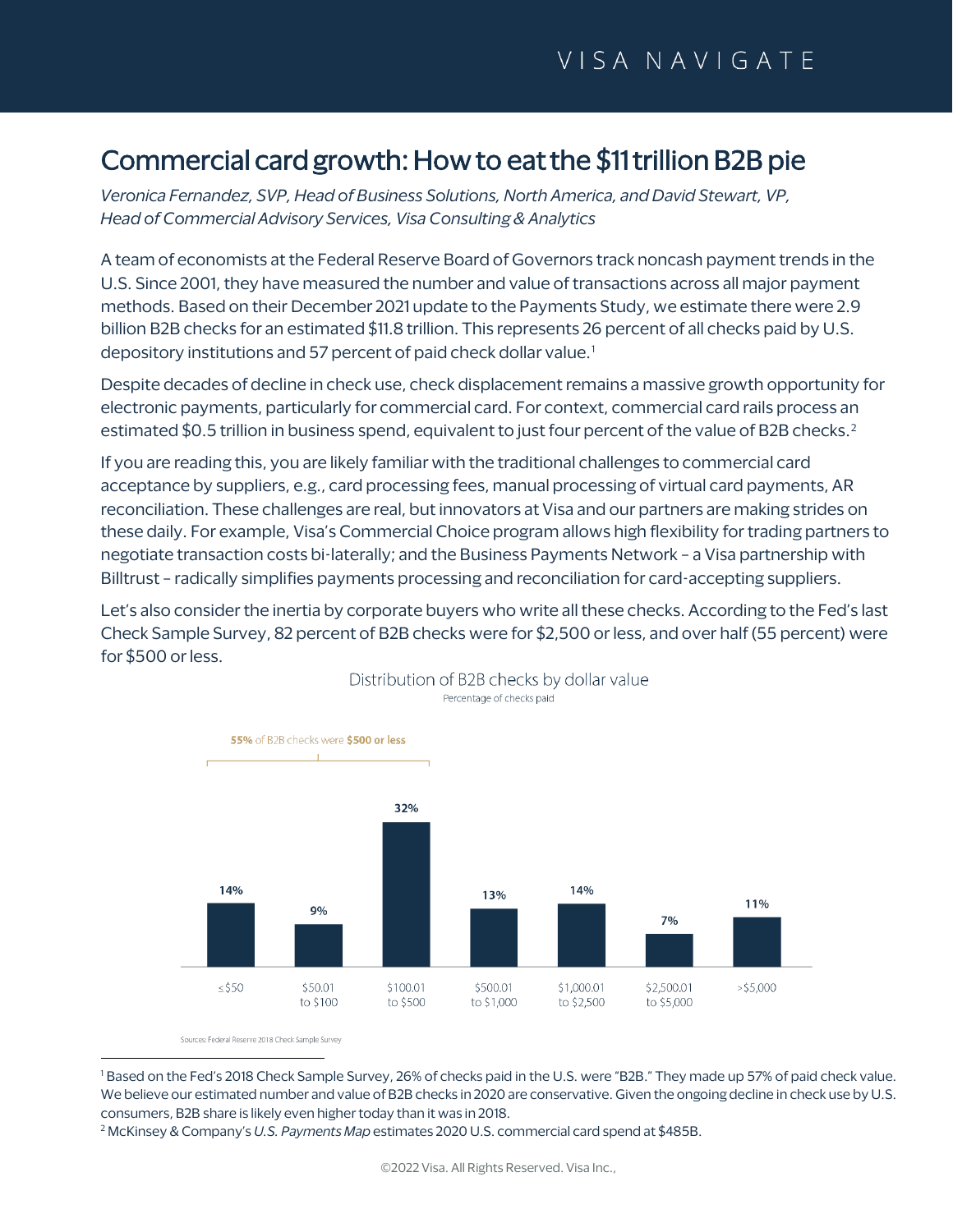These low-value transactions should be "cardable," right? Unfortunately, too few buyers feel motivated to pursue these opportunities. Often the ROI feels too low to track down all the data about where these checks are going and then convince suppliers to accept card. Generating a consolidated "spend file" may require tapping into multiple systems with disparate data structures. In the end, fewer than half of the company's suppliers are likely to accept commercial cards. It's no wonder decision makers don't jump at the chance when bank salespeople ask for a spend file simply to determine if there's an opportunity worth pursuing.

## A new operating model

But what if that weren't the model? What if we took the burden of finding opportunities away from the corporate client entirely? What if a card salesperson showed up at the door with a credible opportunity already in hand? That's the model Visa Consulting & Analytics is helping our client banks to embrace.

Each of the 2.9 billion B2B checks paid every year is paid by a

This simple change in when data analysis gets done dramatically compresses the sales cycle

financial institution. Most FIs (or their processors) use optical character recognition (OCR) in the daily processing of those checks. By repurposing OCR data from checks, banks can identify which suppliers their corporate customers are paying. In partnership with Visa's Supplier Matching Service, market leading banks are identifying which of those suppliers already accept commercial card and then pinpointing which business customers at the bank have the greatest opportunity to shift check spend with those suppliers to card. These banks' salespeople no longer begin a client conversation by asking for a spend file. Instead, they present a credible analysis based on the client's own payments volume processed by the bank.

What used to be a data mining project for the client becomes a simple, data-driven decision about how to move forward. Clients love it. Salespeople love it. And – good news for depository institutions – you are in a unique position to approach your business customers about these opportunities. Without the DDA relationship, commercial card salespeople must use the old model.

If it sounds too good to be true, it's not. But it does take work.

## Here are four tips for FIs that want to adopt this new method of accelerating growth in their commercial card portfolio:

### 1. Engage treasury product and their payment operations & technology partners

The commercial card team cannot do data mining alone. If the FI happens to be mining check data already, odds are the commercial card team doesn't have access to the data. Enter the payables team and their payment operations and technology (O&T) partners. These folks get stuff done. Check op's leaders at most banks have dedicated their careers to the creative destruction of their lifeblood. They know how to recognize inefficiencies and wring them out. They're problem solvers and collaborators. They have supported the treasury management product organization for decades. It's time for commercial card teams to engage with them as well.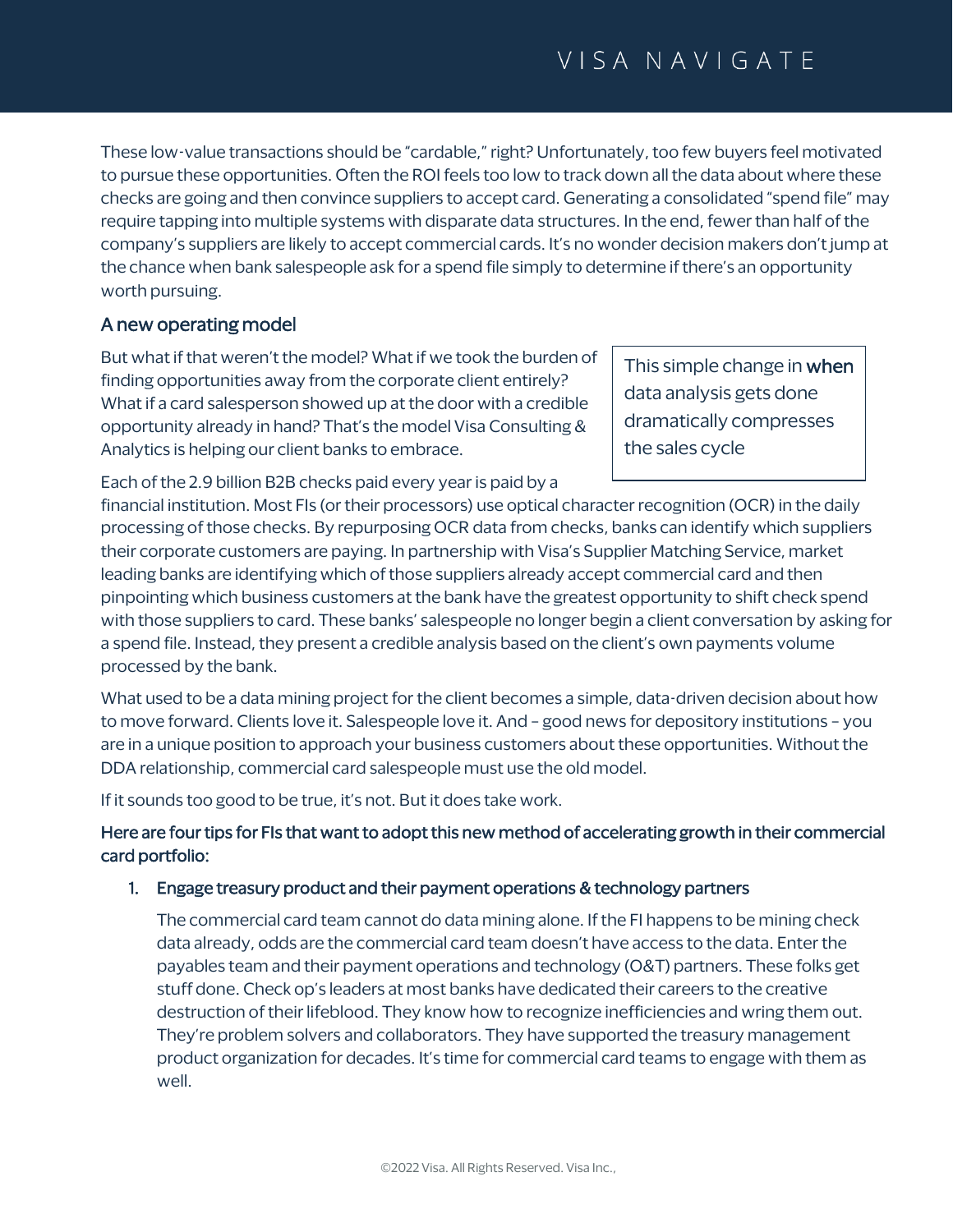The payables and O&T leaders in your bank will bring a pragmatic approach to solve problems, e.g.,

- How to capture data that may not be captured today (e.g., payee address)
- Where to house OCR data that may not be warehoused today
- Whether it will be more practical to mine checks already in the image archive or to capture data on a go-forward basis as part of daily check processing (e.g., augment the data collected for Payee Positive Pay)
- Whether existing AI or machine initiatives at the bank might accelerate data collection

Other important stakeholders might include leaders from an enterprise payments team or enterprise data strategy. Not all FIs have these roles, but for those that do, those teams' missions likely align perfectly with this effort.

### 2. Don't let "perfect" be the enemy of "good"

Spoiler alert: Not all checks include payee address information, so this approach won't work in all situations. That's ok. Clients who print address information on checks tend to do it on all their checks, so the match results for any given client can be fantastic. If only half of treasury management customers print payee address information on checks, the pipeline of credible commercial card opportunities would be orders of magnitude greater than it is today under BAU. And in our experience, most checks drawn on "analyzed accounts" include payee address.

The challenge of coordinating data mining across teams or the need to engage with IT may feel daunting. If it's too hard to execute side-of-desk in the next quarter, start small. Set up a proof-ofconcept to demonstrate the value. It will justify the resources needed to invest in a full-scale operating model shift.

One way to start small is by lowering your sights from mining check image data to working with ready-to-read check files the bank receives from clients each day. Such clients include those who use integrated payables solutions or who pay the bank to print and mail checks on their behalf. These customers regularly hand the bank a data file of suppliers with address information. Focusing first on these clients can allow you to pilot the concept and then build the case for broader change in the months to come.

#### 3. Retrain the sales team

Salespeople will need training to help them be most effective with this new approach. In many respects, it's just like the old one: identify credible spend opportunities based on check payments to known commercial card acceptors. The new approach simply changes how and, importantly, when the bank gathers the source data. Rather than ask for a spend file and wait, the salesperson gets to the "so what" in meeting #1. The spend analysis is already done.

This simple change in *when* data analysis gets done dramatically compresses the sales cycle. One of our favorite anecdotes is about the bank salesperson who came back to the office after a first client meeting and announced, "That was the easiest sale I've ever made!" Salespeople need to get on their front foot, ready to close on day 1. And… they must be equally ready to pivot back to